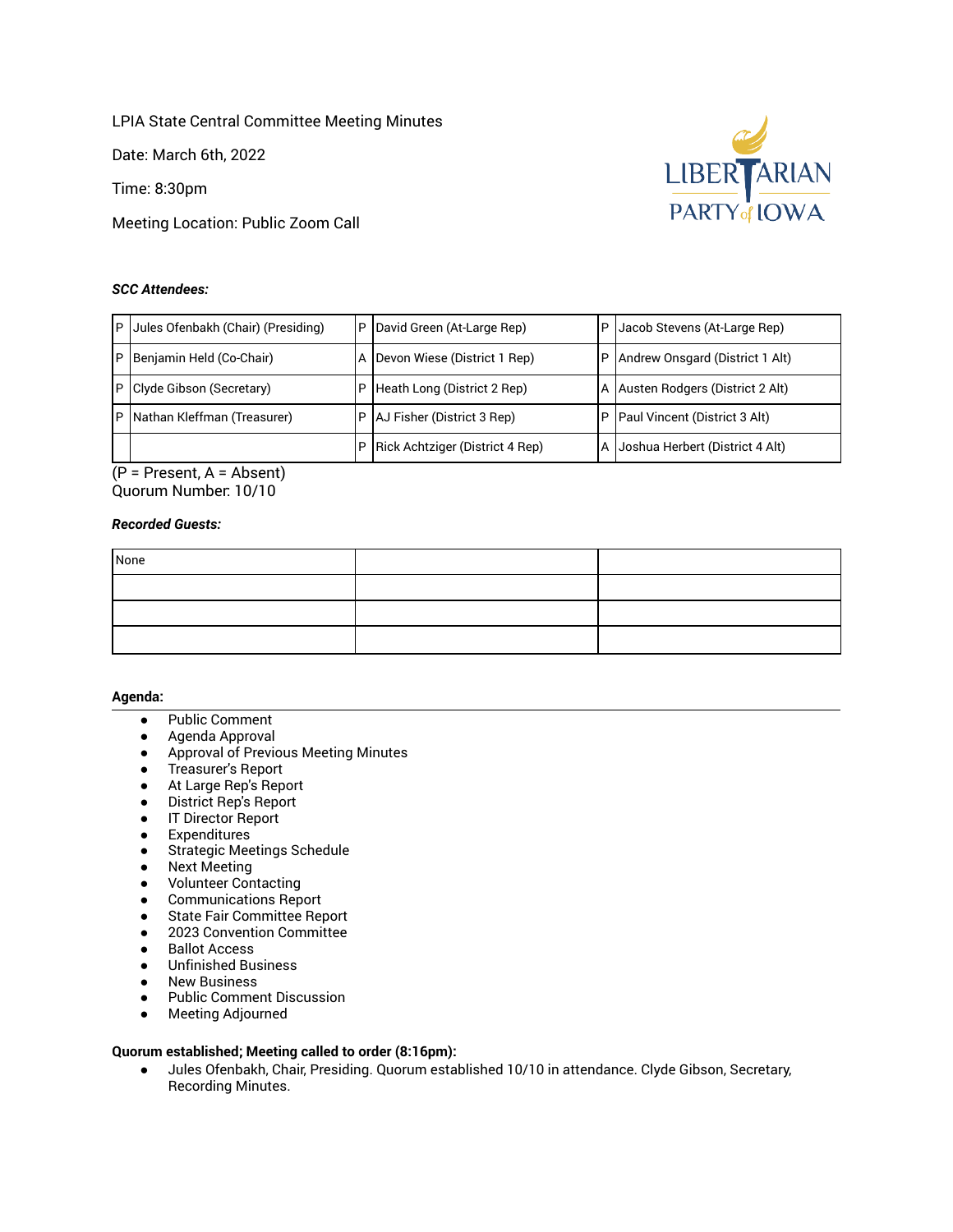# **Public Comments (8:17pm):**

● No Public comment

# **Approval of Agenda (8:18pm):**

Chair asks for Motion to Approve Agenda, Paul motions, Motion seconded, Motion Passes, Agenda Approved unanimously. (8:20pm)

# **Approval of Minutes from Previous Meeting (8:21pm):**

Chair asks for Motion to Approve Agenda, AJ Fisher motions, Motion seconded, Motion Passes, Minutes Approved Unanimously.

# **Treasurer's Report (8:22pm):**

- Nathan Kleffman gives Treasurer's Report ( *AppendIx A* )
- **Ethics Board** 
	- o Nathan continuing to work through past ethics filings
	- o Nathan to find out when next Ethics quarterly meeting is regarding our request for Fine forgiveness
- Nathan Motions for the SCC to approve spending \$10 each month for the Treasurer to purchase the SOS Voter registration list with the LPIA Debit Card. Seconded. Discussion. Approved Unanimously 8:33pm
- AJ Fisher Motions to approve Treasurer's report, seconded, approved Unanimously 8:33pm

# **At-Large Reports (8:34pm):**

- David Green
	- o Linn County meeting on the 6th, Heath ran the meeting
	- o 2A Event at Capital, followed up with some people at the event
	- Inquiring into making Polk County a 2A Sanctuary
	- o Attended Candidate signature turn in, Had lunch with Rick Stewart
		- Rick is in need of a Campaign organizer/planner
- Jacob Stevens
	- o Speaking about case brought up to Jules

# **District Rep. Reports (8:40pm):**

- Devon Wiese / Andrew Onsgard (District 1).
	- o Devon Resigned, waiting on resignation letter
	- o Had an District 1 meeting with Clyde, Ben, & David Green
	- o Scott County affiliate
		- Plan a 1st meeting
		- Andrew willing to chair Scott County
- Heath Long / Austen Rodgers (District 2) 8:45pm
	- o Linn County Affiliate
		- Heath had an agenda and held the meeting in Linn.
			- Meeting on the 16th. New Venue with privacy
				- Elect officers at the next meeting.
				- Send Mass Email to Linn County regarding Officer Elections
				- Cedar Rapids' St. Patrick's Day Parade upcoming on Mar 12th
				- Private event with Rick and Donors
- AJ Fisher / Paul Vincent (District 3) (8:50pm)
	- o RJ Miller now running independent
	- o Jeni & Toya running in for State House/Senate
	- o AJ Fisher Motions That upon her Receipt of the event cost, the SCC will reimburse Jeni Kadel \$250 for entry into March 17th Parade. Seconded. Discussion, Approved unanimously 9:08pm
	- o To contact IFC Board members, related to Polk County 2A Sanctuary County
	- o Introduce Candidates for Polk county.
	- o Toya appearing at a Fashion show.
- Rick Achtziger / Joshua Herbert (District 4) (9:10pm)
	- o Contacting people in Winnebago county.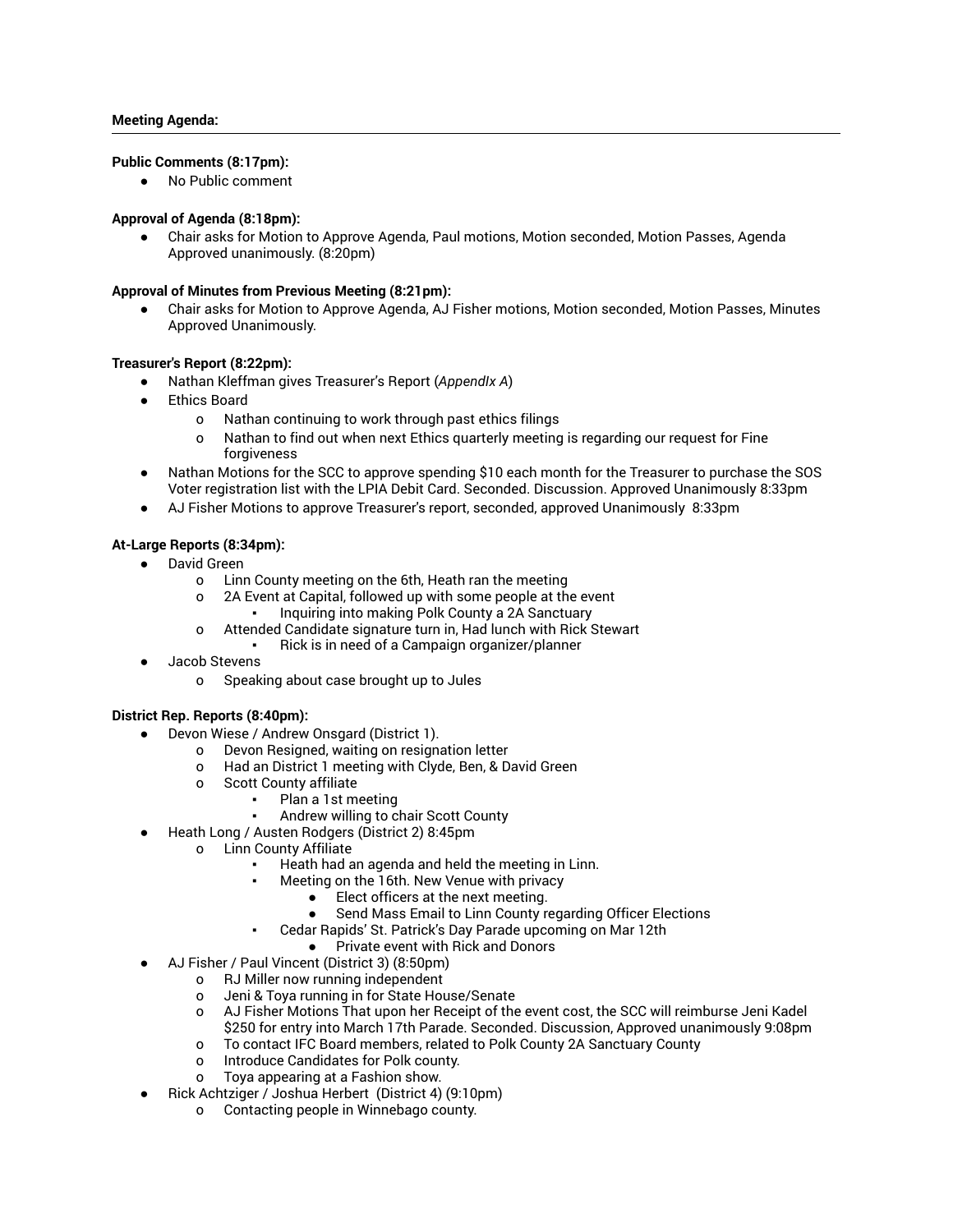- o Went to Pott. County during their last meeting with Rick.
- o Creating a Game Plan for events in the district.
- o No contact with Joshua Herbert, unresponsive

# **IT Director Report (9:19pm):**

- Bitpay account. Ben Motion to Approve the process to start using BitPay to accept crypto donations. Seconded. Discussion. Approved unanimously 9:21pm
- Trillio Account. Ben Motion to Approve the process to start using Trillio to send text messages via CRM and pay the cost. Seconded. Discussion. Approved unanimously 9:28pm
- Contact Ben for CRM training
- Paul Vincent spoke about importing SOS data into CRM.
- LPIA Gmail Email and Calendar issue with Jules.

# **Expenditures (9:48pm):**

- Letterheads, Signs, Business Cards, Thank you cards.
	- o AJ to recreate graphics

# **Strategy meetings schedule (9:55pm):**

- Candidate strategy Sunday 10th April (8:30pm)
- Affiliate strategy Wed. March 23rd (8:30pm)
- Legislative Policy strategy

# **Discussion related to In Person meeting (10:10pm):**

● Tabled until next Meeting

# **Next SCC meeting (10:27pm):**

- Motion for Next meeting. Someone motions, Someone Seconds
	- o Date: ex: Sunday April 3<sup>th</sup>, 2021
	- o Time: 8:00pm
	- o Location: Zoom

#### **Volunteers contact and response (10:39pm):**

● Discussion related to contacting volunteers

#### **Communications report (10:41pm):**

● March is Candidate month.

#### **State Fair Committee report (10:42pm):**

● No Report

#### **2023 Convention Committee discussion and formation (10:50pm):**

● Tabled for future meeting

#### **Public Comment Discussion (10:56pm):**

● Discussion on Rick Stewart's request to donate to his campaign.

#### **Meeting Adjourned (10:57pm):**

● Motion to Adjourn. Paul motions, Seconded. Motion Passes, meeting Adjourned (10:58pm)

Hoold Mr IP

 Clyde Harold Gibson III Secretary, LPIA